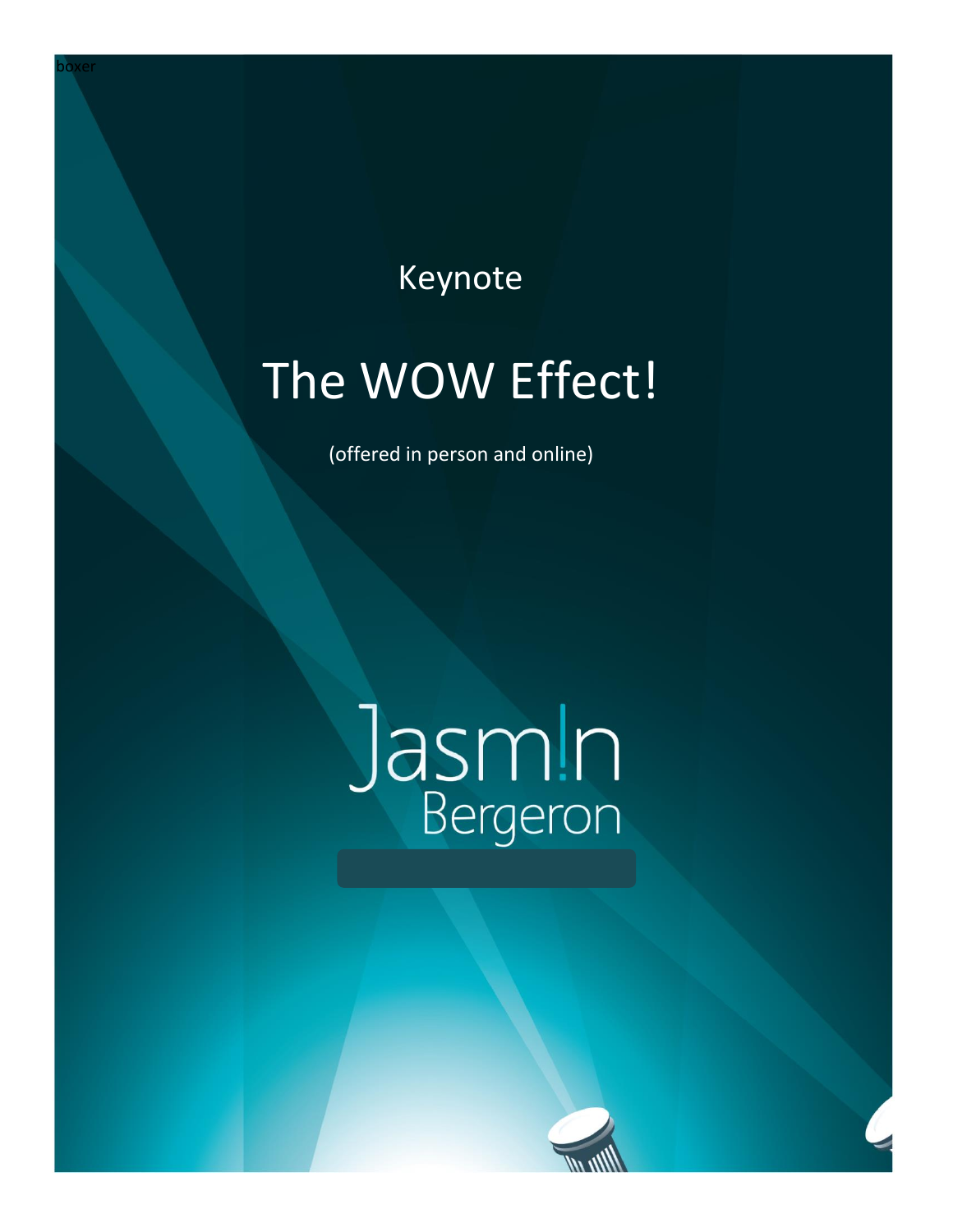## The WOW Effect!



#### **Keynote Introduction**

Creating a WOW effect around you is a way to stand out and improve the overall satisfaction of people you meet!

A WOW moment is an experience of wonder and delight that everyone enjoys! The WOW effect is memorable and impactful! We remember the people and businesses that make us live a WOW moment because they are fascinating and distinct. What do they have in common? How do they distinguish themselves and engage us? The keynote "The WOW Effect!" was built with this idea in mind. It contains the most effective strategies to WOW people important to you!

This conference is based on practice, interaction and humor. It was designed in cooperation with several people who have distinguished themselves in their personal and professional lives by their ability to often make people go WOW! During the presentation, examples, testimonials, research results and principles that you can apply quickly will be shared in order to make your experience as valuable, useful and energizing as possible!

#### **PRESENTATION OUTLINE**

#### **The WOW! Effect**

- Benefits of a WOW effect
- Profile of people and organizations that generate WOW on a continual basis

#### **A WOW is all about expectations**

- Little things that make the big difference
- Promise less, give more!
- Effective strategies for lowering expectations
- Tips for mastering the art of expectation management!

#### **A WOW is a perception!**

- Useful tools for making people aware of the WOW you generate for them
- Credibility and the chameleon effect
- Improving perceptions of an authentic WOW Effect

#### **You won't get a second chance to create a great** *final* **impression**

- The final impression is more important than the first in creating a WOW Effect
- In any event: finish strong!
- Concrete strategies to make a stunning final and lasting impression

#### **Interested + enthusiastic = WOW!**

- To be interesting is to be interested!
- Practical tips for passing on your contagious enthusiasm
- Real examples to create more WOW effects around you
- The first steps to practice what you have learned and create effective WOW effects after the presentation

**Jasmin Bergeron, CSP, MBA, Ph.D.** Keynote Speaker Professor, UQAM 514 978 0795

info@jasminbergeron.com **jasminbergeron.com/en**